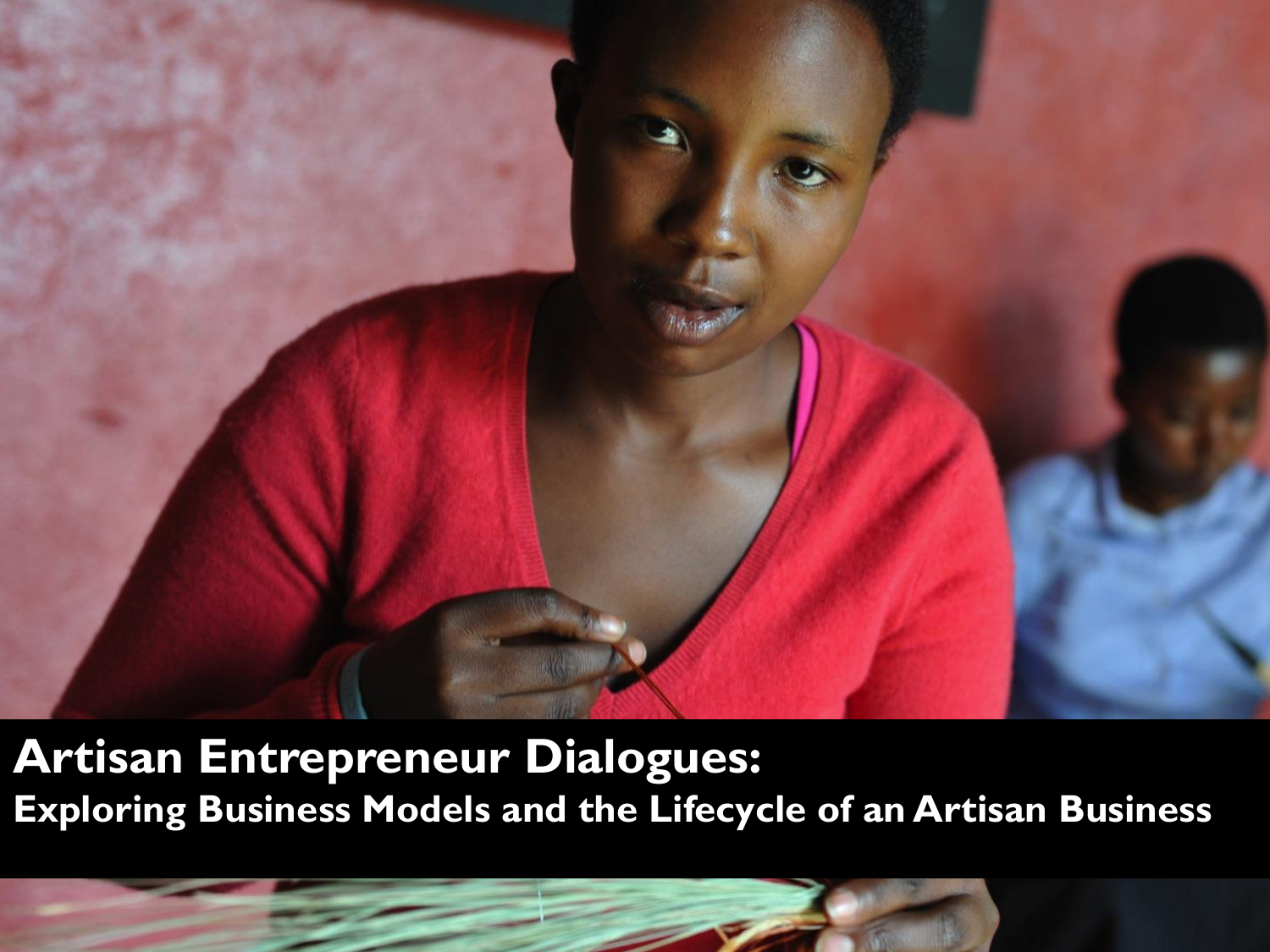

# **Panelists**

## **Nilda Callanaupa Alvarez**

Center of Traditional Textiles of Cusco

## **Rangina Hamidi**

Kandahar Treasure

**Janet Nkubana**

Gahaya Links

**Moderated by: Peggy Clark** Alliance for Artisan Enterprise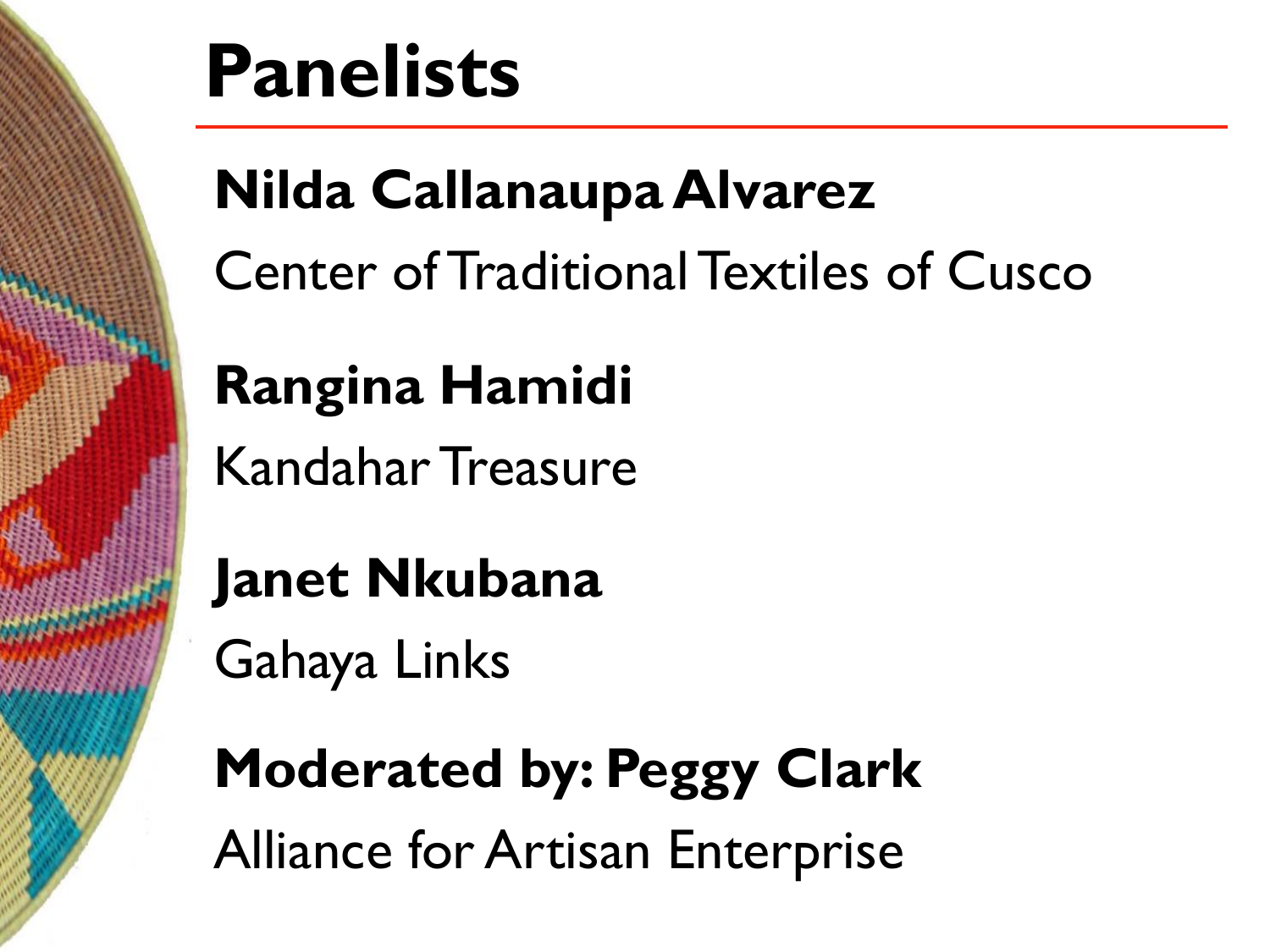#### **CENTER FOR TRADITIONAL TEXTILES OF CUSCO**



- Established in 1996 by Nilda Callañaupa
- Dedicated to preserving the textile traditions of the Cusco region of the Andes.
- Works with Quechua weavers and their families and has formed partnerships with nine communities.

**Aims to improve the quality of life in the communities it works with by promoting skills-building and community development, and encourages the passing down of weaving knowledge from elders to new generations**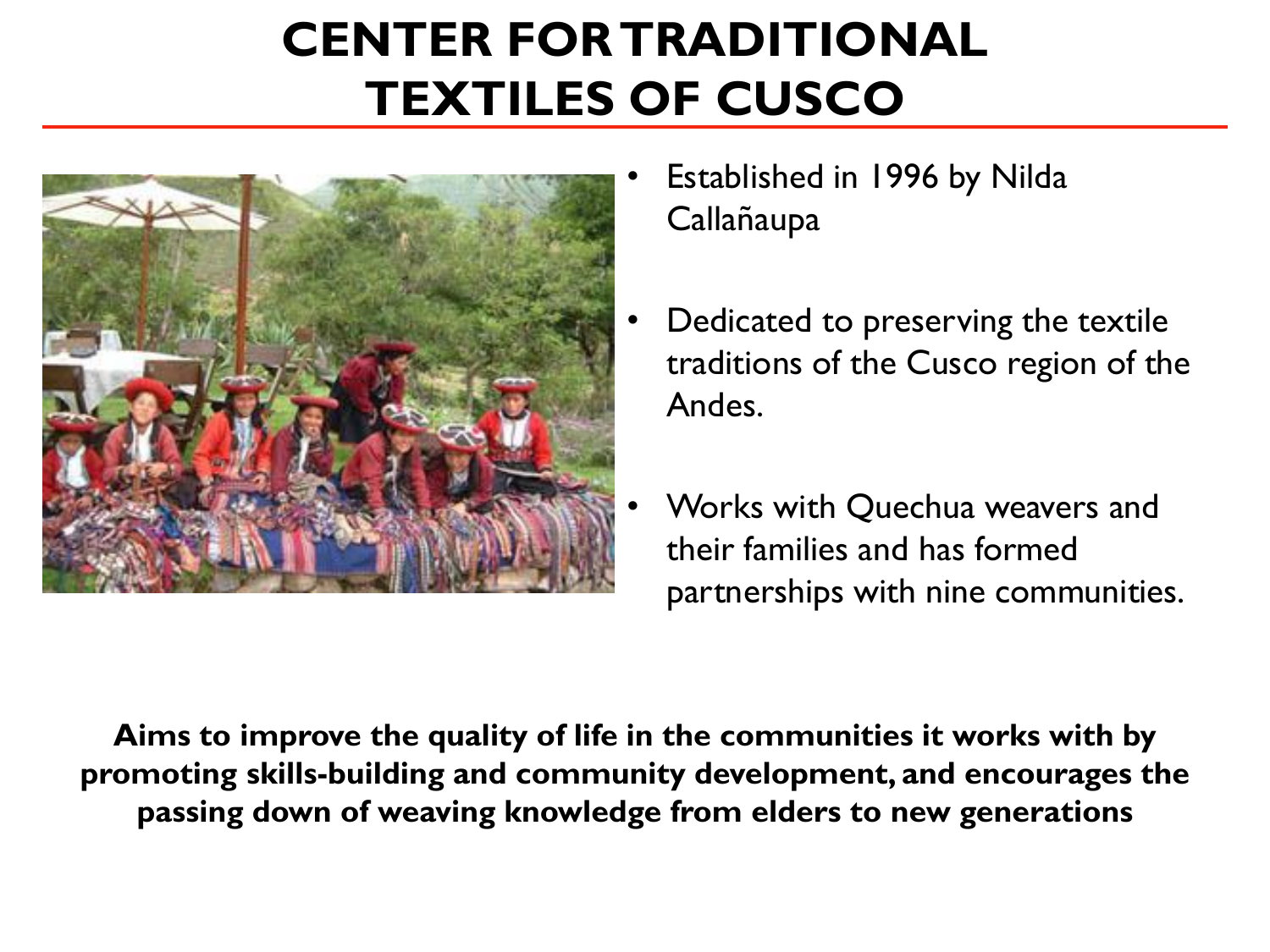### **Gahaya Links**



- Established after the Rwandan Genocide of 1994, when the founders, sisters Janet Nkubana and Joy Ndunguste, returned to the city of Kilgali after living in a Ugandan refugee camp and opened a hotel.
- Began selling hand-woven baskets made by local women to guests at the hotel.
- Eventually Gahaya Links began teaching weaving skills to small groups of women.
- Gahaya Links sell products made by over 4,000 rural weavers all across Rwanda.